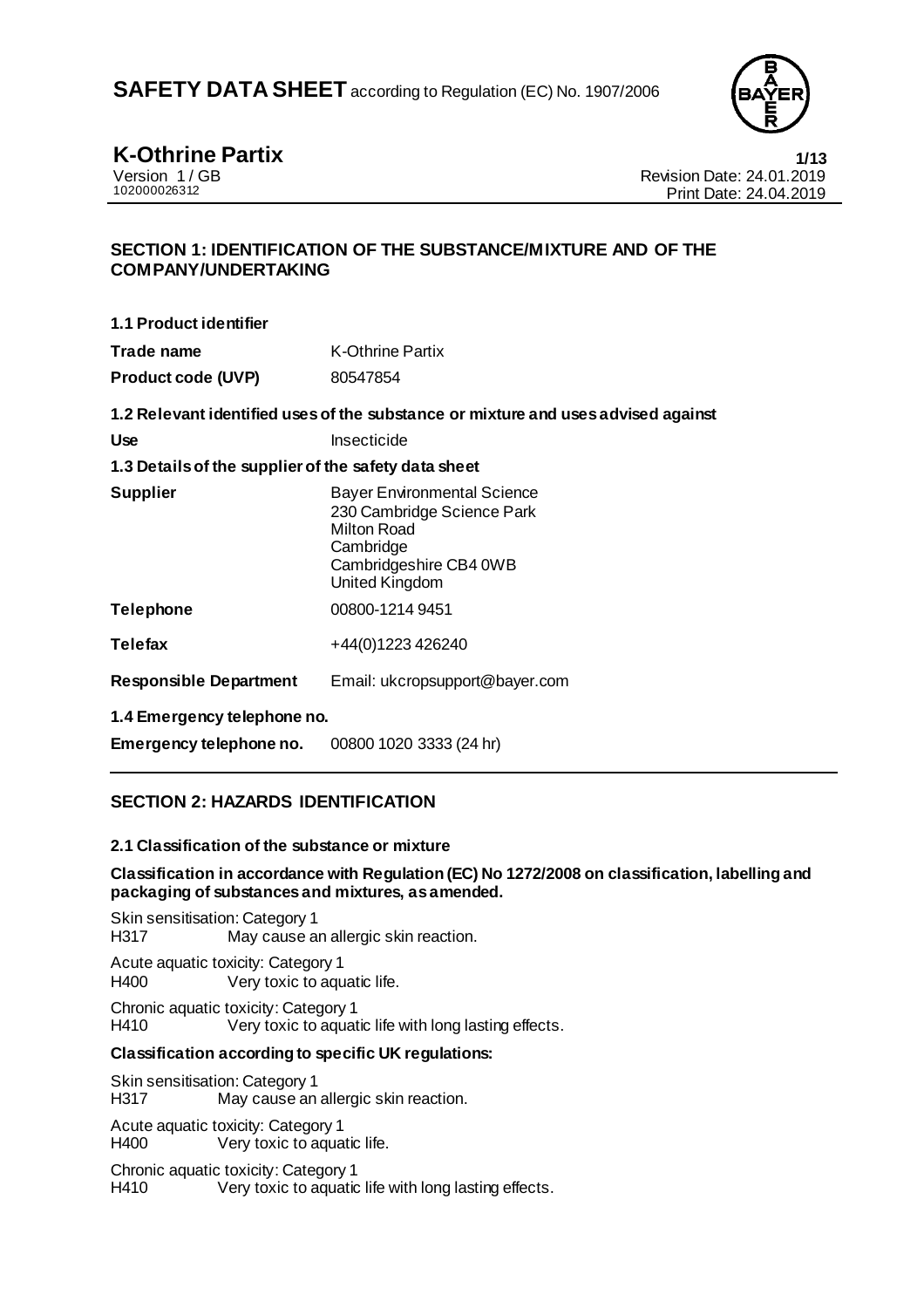

**K-Othrine Partix** 2/13<br>
Version 1/GB<br> **2/13** Revision Date: 24.01.2019 Version 1/GB<br>
102000026312<br>
Print Date: 24.04.2019<br>
Print Date: 24.04.2019 Print Date: 24.04.2019

### **2.2 Label elements**

#### **Labelling according to specific UK regulations:**

Hazard label for supply/use required.

#### **Hazardous components which must be listed on the label:**

- Deltamethrin
- reaction mass of 5-chloro-2- methyl-2H-isothiazol-3-one and 2-methyl-2H-isothiazol-3- one (3:1)



#### **Signal word:** Warning

#### **Hazard statements**

| H317<br>H410<br>EUH401 | May cause an allergic skin reaction.<br>Very toxic to aquatic life with long lasting effects.<br>To avoid risks to human health and the environment, comply with the instructions for<br>use. |
|------------------------|-----------------------------------------------------------------------------------------------------------------------------------------------------------------------------------------------|
|                        |                                                                                                                                                                                               |

#### **Precautionary statements**

| Avoid breathing spray.<br>Avoid release to the environment.<br>Wear protective gloves/ protective clothing/eye protection.<br>P302 + P352 IF ON SKIN: Wash with plenty of water/soap.<br>If skin irritation or rash occurs: Get medical advice/attention.<br>Collect spillage.<br>Dispose of contents/container to a licensed hazardous-waste disposal contractor or<br>collection site except for empty clean containers which can be disposed of as non- |
|------------------------------------------------------------------------------------------------------------------------------------------------------------------------------------------------------------------------------------------------------------------------------------------------------------------------------------------------------------------------------------------------------------------------------------------------------------|
| hazardous waste.                                                                                                                                                                                                                                                                                                                                                                                                                                           |
|                                                                                                                                                                                                                                                                                                                                                                                                                                                            |

#### **2.3 Other hazards**

Cutaneous sensations may occur, such as burning or stinging on the face and mucosae. However, these sensations cause no lesions and are of a transitory nature (max. 24 hours).

### **SECTION 3: COMPOSITION/INFORMATION ON INGREDIENTS**

#### **3.2 Mixtures**

#### **Chemical nature**

Suspension concentrate (=flowable concentrate)(SC) Deltamethrin 25 g/l

#### **Hazardous components**

Hazard statements according to Regulation (EC) No. 1272/2008

| <b>Name</b>  | CAS-No./<br>$EC-No.$ /<br><b>REACH Reg. No.</b> | <b>Classification</b><br><b>REGULATION (EC) No</b><br>1272/2008 | <b>Conc.</b> [%] |
|--------------|-------------------------------------------------|-----------------------------------------------------------------|------------------|
| Deltamethrin | 52918-63-5<br>258-256-6                         | Aquatic Acute 1, H400<br>Acute Tox. 3, H301                     | 2.45             |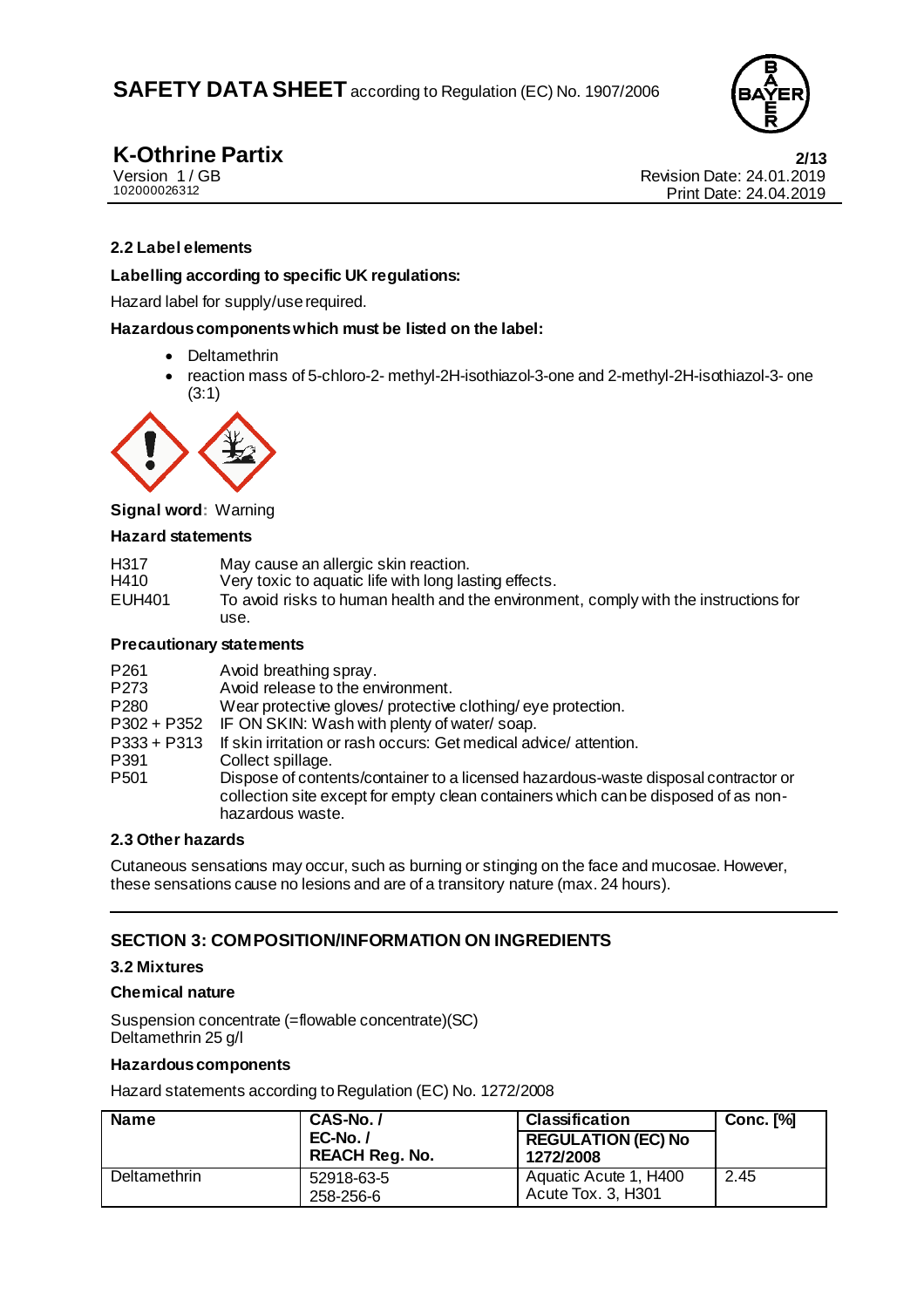

**K-Othrine Partix** 3/13<br>
Version 1/GB Revision Date: 24.01.2019 Version 1/GB Revision Date: 24.01.2019<br>102000026312 Print Date: 24.04.2019 Print Date: 24.04.2019

|                                                                                                             |                                               | Acute Tox. 3, H331<br>Aquatic Chronic 1, H410                                                                                                                                        |                          |
|-------------------------------------------------------------------------------------------------------------|-----------------------------------------------|--------------------------------------------------------------------------------------------------------------------------------------------------------------------------------------|--------------------------|
| reaction mass of 5-chloro-<br>2- methyl-2H-isothiazol-3-<br>one and 2-methyl-2H-<br>isothiazol-3- one (3:1) | 55965-84-9                                    | Acute Tox. 3, H301<br>Acute Tox. 2, H310<br>Acute Tox. 2, H330<br>Skin Corr. 1C, H314<br>Eye Dam. 1, H318<br>Skin Sens. 1A, H317<br>Aquatic Acute 1, H400<br>Aquatic Chronic 1, H410 | $> 0.0002 - 5$<br>0.0015 |
| 1,2-Propanediol                                                                                             | 57-55-6<br>200-338-0<br>01-2119456809-23-xxxx | Not classified                                                                                                                                                                       | $>= 1$                   |
| Alcohols, C16-18 and<br>C18-unsatd., ethoxylated<br>$(15 - 20 EO)$                                          | 68920-66-1<br>500-236-9                       | Aquatic Chronic 3, H412                                                                                                                                                              | $= 1.5$                  |
| Alcohols, C16-18,<br>ethoxylated                                                                            | 68439-49-6<br>500-212-8                       | Eye Irrit. 2, H319                                                                                                                                                                   | $= 1.5$                  |
| Alcohols, C11-14-iso-,<br>C13-rich, ethoxylated                                                             | 78330-21-9                                    | Eye Dam. 1, H318<br>Aquatic Acute 1, H400<br>Aquatic Chronic 3, H412                                                                                                                 | $= 0.6$                  |
| Alcohols, C12-18,<br>ethoxylated (5 EO)                                                                     | 68213-23-0<br>500-201-8                       | Eye Dam. 1, H318<br>Aquatic Acute 1, H400<br>Aquatic Chronic 3, H412                                                                                                                 | $= 0.6$                  |

# **Further information**

| Deltamethrin                                                                                                         | 52918-63-5 | M-Factor: 1,000,000 (acute), 1,000,000 (chronic) |
|----------------------------------------------------------------------------------------------------------------------|------------|--------------------------------------------------|
| reaction mass of 5-<br>chloro-2- methyl-<br>2H-isothiazol-3-<br>one and 2-methyl-<br>2H-isothiazol-3-<br>one $(3:1)$ | 55965-84-9 | M-Factor: 100 (acute), 100 (chronic)             |

For the full text of the H-Statements mentioned in this Section, see Section 16.

# **SECTION 4: FIRST AID MEASURES**

# **4.1 Description of first aid measures**

| <b>General advice</b> | Move out of dangerous area. Place and transport victim in stable<br>position (lying sideways). Remove contaminated clothing immediately<br>and dispose of safely.                                                                                                                                                                                      |
|-----------------------|--------------------------------------------------------------------------------------------------------------------------------------------------------------------------------------------------------------------------------------------------------------------------------------------------------------------------------------------------------|
| <b>Inhalation</b>     | Move to fresh air. Keep patient warm and at rest. Call a physician or<br>poison control center immediately.                                                                                                                                                                                                                                            |
| <b>Skin contact</b>   | Immediately wash with plenty of soap and water for at least 15<br>minutes. Warm water may increase the subjective severity of the<br>irritation/paresthesia. This is not a sign of systemic poisoning. In case<br>of skin irritation, application of oils or lotions containing vitamin E may<br>be considered. If symptoms persist, call a physician. |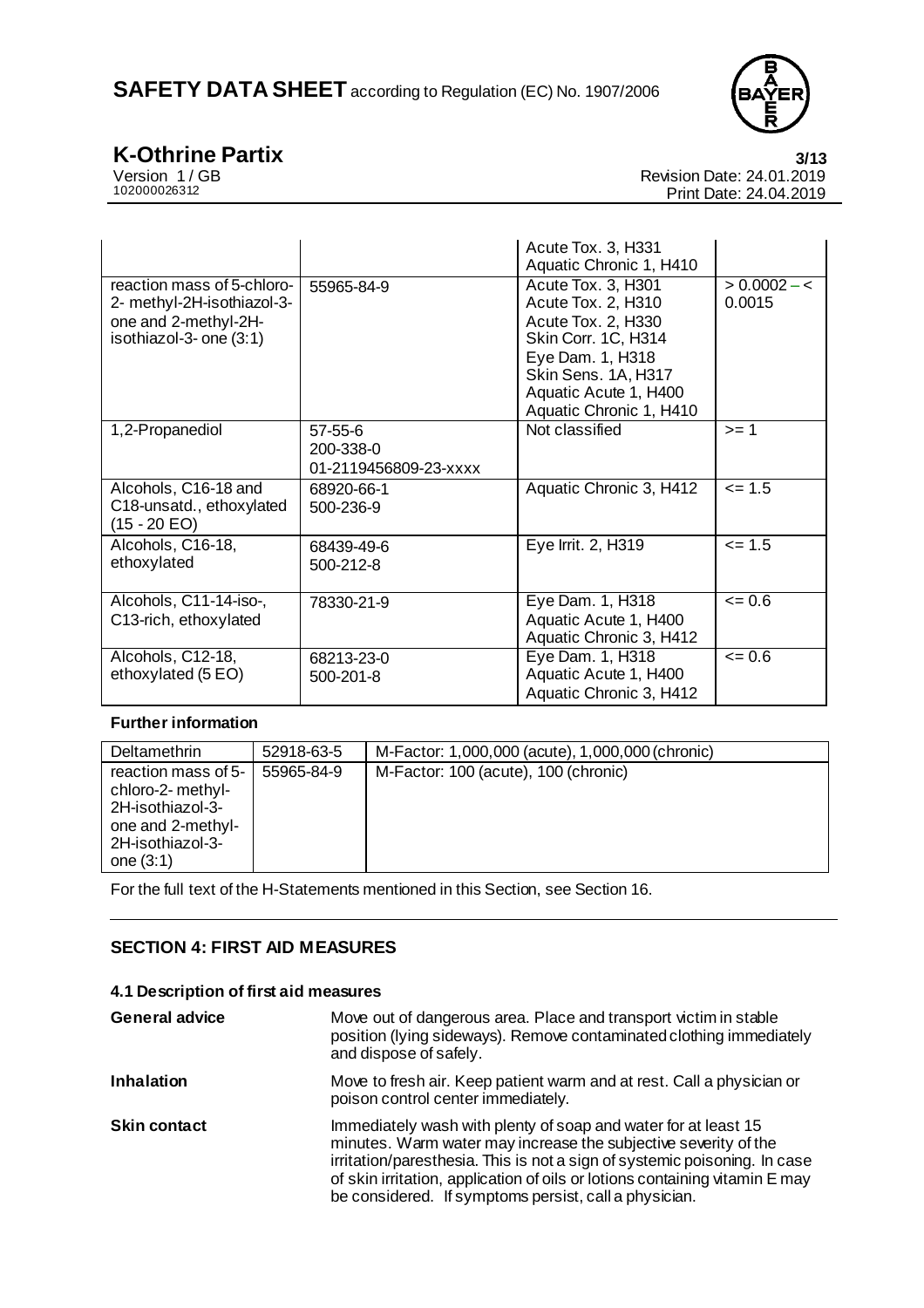

| <b>K-Othrine Partix</b>      | 4/13                                                                                                                                                                                                                                                                                                                                                                                                                                                                                                                                                                                                                                                                                                                                   |
|------------------------------|----------------------------------------------------------------------------------------------------------------------------------------------------------------------------------------------------------------------------------------------------------------------------------------------------------------------------------------------------------------------------------------------------------------------------------------------------------------------------------------------------------------------------------------------------------------------------------------------------------------------------------------------------------------------------------------------------------------------------------------|
| Version 1/GB<br>102000026312 | Revision Date: 24.01.2019<br>Print Date: 24.04.2019                                                                                                                                                                                                                                                                                                                                                                                                                                                                                                                                                                                                                                                                                    |
|                              |                                                                                                                                                                                                                                                                                                                                                                                                                                                                                                                                                                                                                                                                                                                                        |
| Eye contact                  | Rinse immediately with plenty of water, also under the eyelids, for at<br>least 15 minutes. Remove contact lenses, if present, after the first 5<br>minutes, then continue rinsing eye. Warm water may increase the<br>subjective severity of the irritation/paresthesia. This is not a sign of<br>systemic poisoning. Apply soothing eye drops, if needed anaesthetic<br>eye drops. Get medical attention if irritation develops and persists.                                                                                                                                                                                                                                                                                        |
| Ingestion                    | Keep at rest. Rinse mouth. Do NOT induce vomiting. Call a physician<br>or poison control center immediately.                                                                                                                                                                                                                                                                                                                                                                                                                                                                                                                                                                                                                           |
|                              | 4.2 Most important symptoms and effects, both acute and delayed                                                                                                                                                                                                                                                                                                                                                                                                                                                                                                                                                                                                                                                                        |
| <b>Symptoms</b>              | Local:, Skin and eye paraesthesia which may be severe, Usually<br>transient with resolution within 24 hours, Skin, eye and mucous<br>membrane irritation, Cough, Sneezing                                                                                                                                                                                                                                                                                                                                                                                                                                                                                                                                                              |
|                              | Systemic:, discomfort in the chest, tachycardia, Hypotension, Nausea,<br>Abdominal pain, Diarrhoea, Vomiting, Blurred vision, Headache,<br>Anorexia, Somnolence, Coma, Convulsions, Tremors, Prostration,<br>Airway hyperreaction, Pulmonary oedema, Palpitation, Muscular<br>fasciculation, Apathy, Dizziness                                                                                                                                                                                                                                                                                                                                                                                                                         |
|                              | 4.3 Indication of any immediate medical attention and special treatment needed                                                                                                                                                                                                                                                                                                                                                                                                                                                                                                                                                                                                                                                         |
| <b>Risks</b>                 | This product contains a pyrethroid. Pyrethroid poisoning should not be<br>confused with carbamate or organophosphate poisoning.                                                                                                                                                                                                                                                                                                                                                                                                                                                                                                                                                                                                        |
| <b>Treatment</b>             | Systemic treatment: Initial treatment: symptomatic. Monitor: respiratory<br>and cardiac functions. In case of ingestion gastric lavage should be<br>considered in cases of significant ingestions only within the first 2<br>hours. However, the application of activated charcoal and sodium<br>sulphate is always advisable. Keep respiratory tract clear. Oxygen or<br>artificial respiration if needed. In case of convulsions, a<br>benzodiazepine (e.g. diazepam) should be given according to standard<br>regimens. If not effective, phenobarbital may be used.<br>Contraindication: atropine. Contraindication: derivatives of adrenaline.<br>There is no specific antidote. Recovery is spontaneous and without<br>sequelae. |
|                              |                                                                                                                                                                                                                                                                                                                                                                                                                                                                                                                                                                                                                                                                                                                                        |

# **SECTION 5: FIREFIGHTING MEASURES**

| 5.1 Extinguishing media                                         |                                                                                                                               |
|-----------------------------------------------------------------|-------------------------------------------------------------------------------------------------------------------------------|
| <b>Suitable</b>                                                 | Use water spray, alcohol-resistant foam, dry chemical or carbon<br>dioxide.                                                   |
| Unsuitable                                                      | High volume water jet                                                                                                         |
| 5.2 Special hazards arising<br>from the substance or<br>mixture | Dangerous gases are evolved in the event of a fire.                                                                           |
| 5.3 Advice for firefighters                                     |                                                                                                                               |
| <b>Special protective</b><br>equipment for firefighters         | In the event of fire and/or explosion do not breathe fumes. In the event<br>of fire, wear self-contained breathing apparatus. |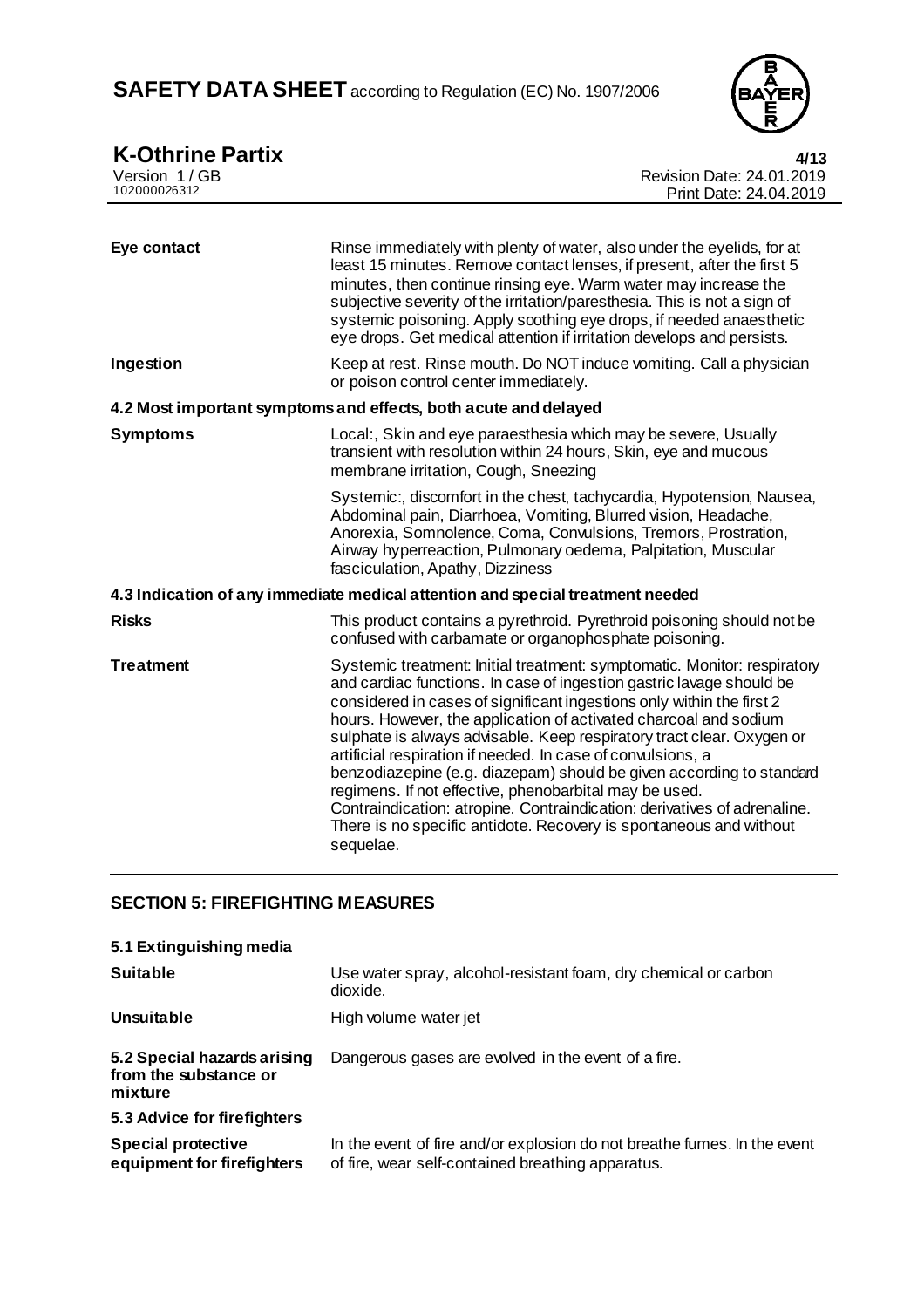

# **K-Othrine Partix 5/13**

| Version 1/GB |  |
|--------------|--|
| 102000026312 |  |

Revision Date: 24.01.2019 Print Date: 24.04.2019

#### **Further information** Remove product from areas of fire, or otherwise cool containers with water in order to avoid pressure being built up due to heat. Whenever possible, contain fire-fighting water by diking area with sand or earth.

# **SECTION 6: ACCIDENTAL RELEASE MEASURES**

|                                                           | 6.1 Personal precautions, protective equipment and emergency procedures                                                                                                                                                                                                                           |
|-----------------------------------------------------------|---------------------------------------------------------------------------------------------------------------------------------------------------------------------------------------------------------------------------------------------------------------------------------------------------|
| <b>Precautions</b>                                        | Keep people away from and upwind of spill/leak. Avoid contact with<br>spilled product or contaminated surfaces. When dealing with a<br>spillage do not eat, drink or smoke. Use personal protective<br>equipment.                                                                                 |
| <b>6.2 Environmental</b><br>precautions                   | Do not allow to get into surface water, drains and ground water. If<br>spillage enters drains leading to sewage works inform local water<br>company immediately. If spillage enters rivers or watercourses, inform<br>the Environment Agency (emergency telephone number 0800<br>807060).         |
| 6.3 Methods and materials for containment and cleaning up |                                                                                                                                                                                                                                                                                                   |
| Methods for cleaning up                                   | Soak up with inert absorbent material (e.g. sand, silica gel, acid<br>binder, universal binder, sawdust). Collect and transfer the product<br>into a properly labelled and tightly closed container. Clean<br>contaminated floors and objects thoroughly, observing environmental<br>regulations. |
| <b>Additional advice</b>                                  | Check also for any local site procedures.                                                                                                                                                                                                                                                         |
| 6.4 Reference to other<br>sections                        | Information regarding safe handling, see section 7.<br>Information regarding personal protective equipment, see section 8.<br>Information regarding waste disposal, see section 13.                                                                                                               |

### **SECTION 7: HANDLING AND STORAGE**

| 7.1 Precautions for safe handling |  |
|-----------------------------------|--|
|-----------------------------------|--|

| Advice on safe handling                          | Use only in area provided with appropriate exhaust ventilation.                                                                                                                                                                                                                                      |
|--------------------------------------------------|------------------------------------------------------------------------------------------------------------------------------------------------------------------------------------------------------------------------------------------------------------------------------------------------------|
| <b>Hygiene measures</b>                          | Avoid contact with skin, eyes and clothing. Keep working clothes<br>separately. Wash hands before breaks and immediately after handling<br>the product. Remove soiled clothing immediately and clean thoroughly<br>before using again. Garments that cannot be cleaned must be<br>destroyed (burnt). |
|                                                  | 7.2 Conditions for safe storage, including any incompatibilities                                                                                                                                                                                                                                     |
| Requirements for storage<br>areas and containers | Keep containers tightly closed in a dry, cool and well-ventilated place.<br>Store in original container. Store in a place accessible by authorized<br>persons only. Keep away from direct sunlight. Protect from freezing.                                                                           |

| Advice on common storage Keep away from food, drink and animal feedingstuffs. |  |  |  |
|-------------------------------------------------------------------------------|--|--|--|

| Suitable materials | HDPE (high density polyethylene) |
|--------------------|----------------------------------|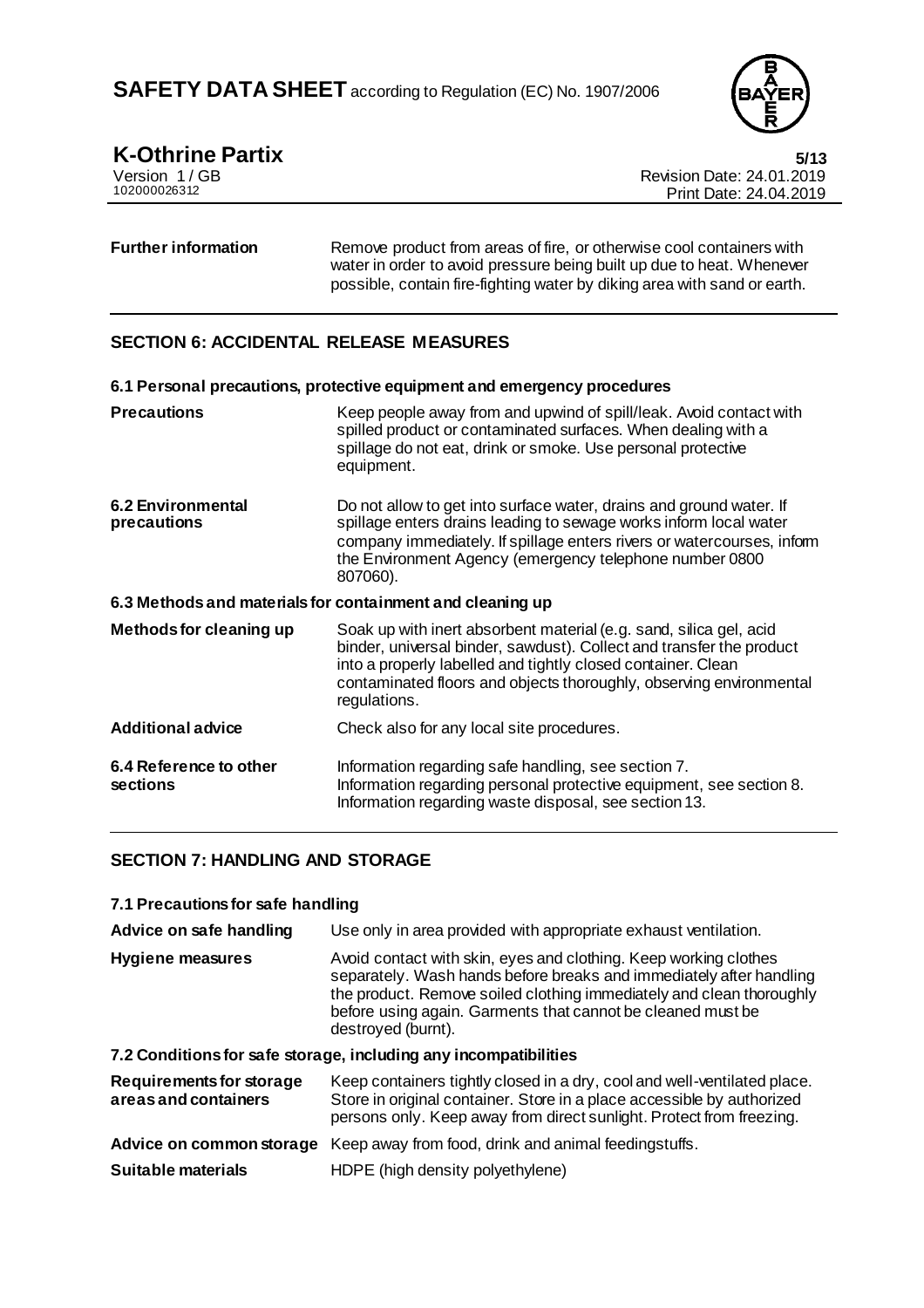

**K-Othrine Partix** 6/13<br>
Version 1/GB<br> **Kevision Date: 24.01.2019** Version 1/GB<br>102000026312<br>Print Date: 24.04.2019 Print Date: 24.04.2019

**7.3 Specific end use(s)** Refer to the label and/or leaflet.

## **SECTION 8: EXPOSURE CONTROLS/PERSONAL PROTECTION**

### **8.1 Control parameters**

| <b>Components</b>                   | <b>CAS-No.</b> | <b>Control parameters</b>        | <b>Update</b> | <b>Basis</b> |
|-------------------------------------|----------------|----------------------------------|---------------|--------------|
| Deltamethrin                        | 52918-63-5     | $0.01 \,\mathrm{mg/m3}$<br>(TWA) |               | OES BCS*     |
| 1,2-Propanediol                     | $57 - 55 - 6$  | 474 mg/m3/150 ppm<br>(TWA)       | 12 2011       | EH40 WEL     |
| (Total vapour and<br>particulates.) |                |                                  |               |              |
| 1,2-Propanediol                     | $57 - 55 - 6$  | $10 \,\mathrm{mg/m}$<br>(TWA)    | 12 2011       | EH40 WEL     |
| (Particulate.)                      |                |                                  |               |              |

\*OES BCS: Internal Bayer AG, Crop Science Division "Occupational Exposure Standard"

### **8.2 Exposure controls**

#### **Refer to COSHH assessment (Control of Substances Hazardous to Health (Amendment) Regulations 2004). Engineering controls should be used in preference to personal protective equipment wherever practicable. Refer also to COSHH Essentials.**

#### **Personal protective equipment**

In normal use and handling conditions please refer to the label and/or leaflet. In all other cases the following recommendations would apply.

| <b>Respiratory protection</b> | circumstances of exposure.                                                                                                                             | Respiratory protection is not required under anticipated<br>Respiratory protection should only be used to control residual risk of<br>short duration activities, when all reasonably practicable steps have<br>been taken to reduce exposure at source e.g. containment and/or<br>local extract ventilation. Always follow respirator manufacturer's<br>instructions regarding wearing and maintenance.                                                                                                                                                                                       |
|-------------------------------|--------------------------------------------------------------------------------------------------------------------------------------------------------|-----------------------------------------------------------------------------------------------------------------------------------------------------------------------------------------------------------------------------------------------------------------------------------------------------------------------------------------------------------------------------------------------------------------------------------------------------------------------------------------------------------------------------------------------------------------------------------------------|
| <b>Hand protection</b>        | contact time.<br>drinking, smoking or using the toilet.<br>Material<br>Rate of permeability<br>Glove thickness<br>Protective index<br><b>Directive</b> | Please observe the instructions regarding permeability and<br>breakthrough time which are provided by the supplier of the gloves.<br>Also take into consideration the specific local conditions under which<br>the product is used, such as the danger of cuts, abrasion, and the<br>Wash gloves when contaminated. Dispose of when contaminated<br>inside, when perforated or when contamination on the outside cannot<br>be removed. Wash hands frequently and always before eating,<br>Nitrile rubber<br>> 480 min<br>$> 0.4$ mm<br>Class 6<br>Protective gloves complying with EN<br>374. |
| Eye protection                |                                                                                                                                                        | Wear goggles (conforming to EN166, Field of Use $=$ 5 or equivalent).                                                                                                                                                                                                                                                                                                                                                                                                                                                                                                                         |
| Skin and body protection      |                                                                                                                                                        | Wear standard coveralls and Category 3 Type 4 suit.                                                                                                                                                                                                                                                                                                                                                                                                                                                                                                                                           |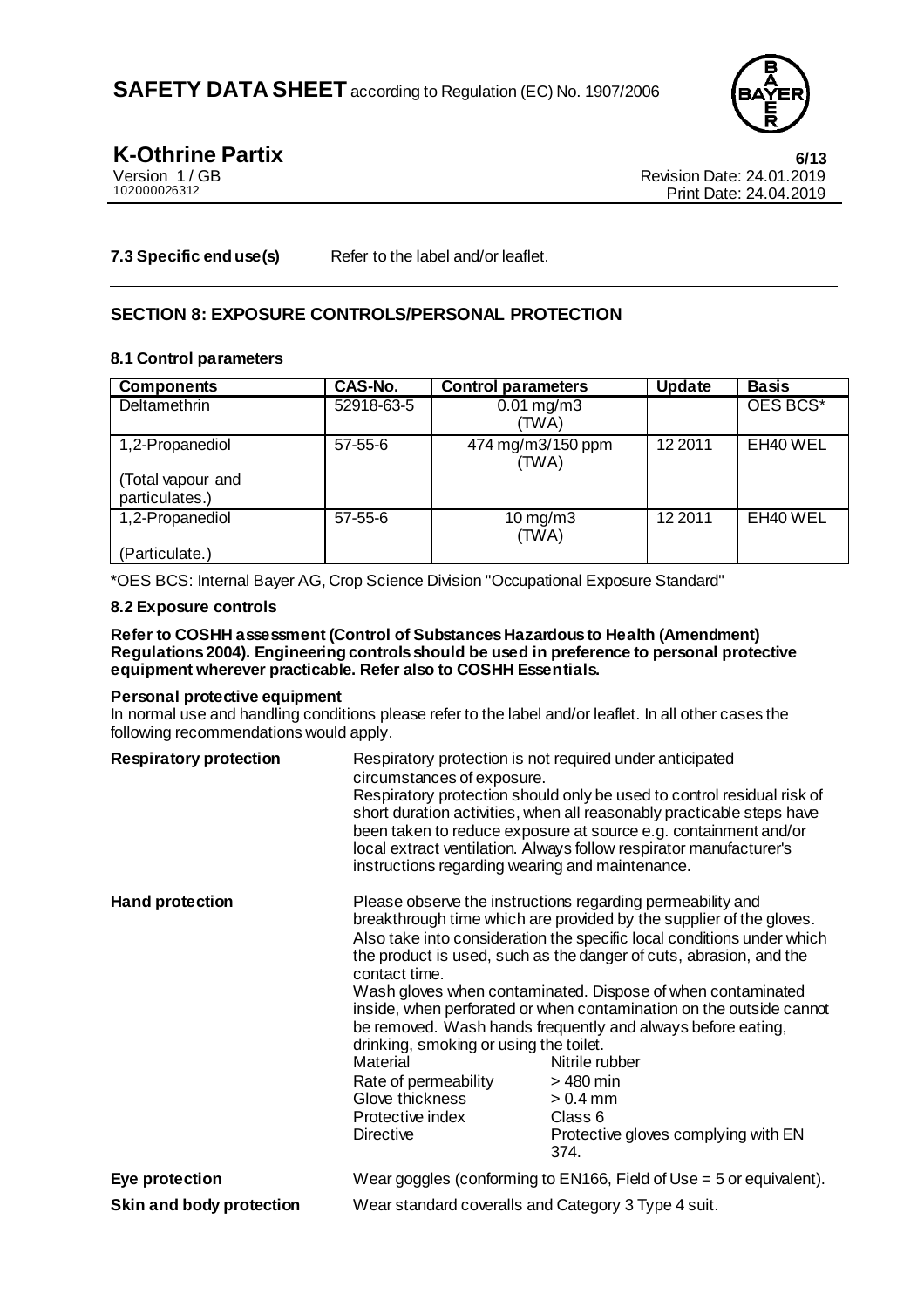

# **K-Othrine Partix 7/13**

| Version 1/GB<br>102000026312       | <b>Revision Date: 24.01.2019</b><br>Print Date: 24.04.2019                                                                                                                                                                                                                          |
|------------------------------------|-------------------------------------------------------------------------------------------------------------------------------------------------------------------------------------------------------------------------------------------------------------------------------------|
|                                    | If there is a risk of significant exposure, consider a higher protective<br>type suit.<br>Wear two layers of clothing wherever possible. Polyester/cotton or<br>cotton overalls should be worn under chemical protection suit and<br>should be professionally laundered frequently. |
| <b>General protective measures</b> | If product is handled while not enclosed, and if contact may occur:<br>Complete suit protecting against chemicals                                                                                                                                                                   |

# **SECTION 9: PHYSICAL AND CHEMICAL PROPERTIES**

|                                                   | 9.1 Information on basic physical and chemical properties                                                                                |
|---------------------------------------------------|------------------------------------------------------------------------------------------------------------------------------------------|
| Form                                              | suspension                                                                                                                               |
| Colour                                            | light beige to light brown                                                                                                               |
| Odour                                             | weak, characteristic                                                                                                                     |
| pH                                                | ca. 3.0 - 4.5 (100 %) (23 °C)                                                                                                            |
| <b>Flash point</b>                                | No flash point - Determination conducted up to the boiling point.                                                                        |
| Ignition temperature                              | 465 °C                                                                                                                                   |
| <b>Density</b>                                    | ca. 1.02 $g/cm^3$ (20 °C)                                                                                                                |
| <b>Water solubility</b>                           | miscible                                                                                                                                 |
| <b>Partition coefficient: n-</b><br>octanol/water | Deltamethrin: log Pow: 6.4 (25 °C)                                                                                                       |
| <b>Viscosity, kinematic</b>                       | 24.84 - 228.48 mm <sup>2</sup> /s (20 °C)                                                                                                |
|                                                   | 20.76 - 192.00 mm <sup>2</sup> /s (25 °C)                                                                                                |
| Surface tension                                   | 39.2 mN/m (20 °C)<br>Determined as a 0,1% solution in distilled water (1 g/l).<br>34.5 mN/m (25 °C)<br>Determined in the undiluted form. |
| <b>Oxidizing properties</b>                       | No oxidizing properties                                                                                                                  |
| <b>Explosivity</b>                                | Not explosive                                                                                                                            |
| 9.2 Other information                             | Further safety related physical-chemical data are not known.                                                                             |

# **SECTION 10: STABILITY AND REACTIVITY**

| <b>10.1 Reactivity</b>                     |                                                                                         |
|--------------------------------------------|-----------------------------------------------------------------------------------------|
| <b>Thermal decomposition</b>               | Stable under normal conditions.                                                         |
| <b>10.2 Chemical stability</b>             | Stable under recommended storage conditions.                                            |
| 10.3 Possibility of<br>hazardous reactions | No hazardous reactions when stored and handled according to<br>prescribed instructions. |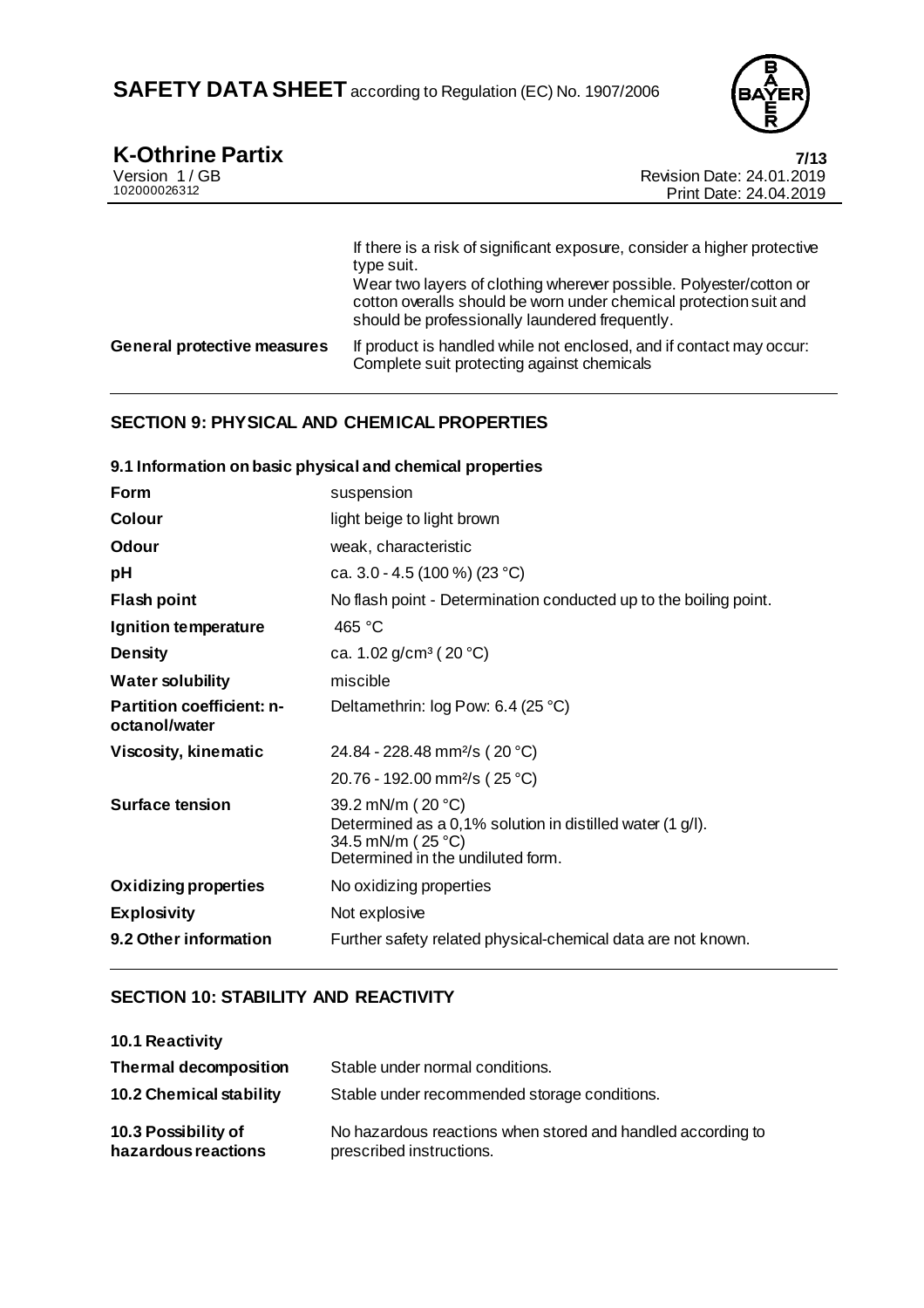

# **K-Othrine Partix** 8/13

| Version 1/GB |  |
|--------------|--|
| 102000026312 |  |

Revision Date: 24.01.2019 Print Date: 24.04.2019

| <b>10.4 Conditions to avoid</b>          | Extremes of temperature and direct sunlight.                             |
|------------------------------------------|--------------------------------------------------------------------------|
|                                          | <b>10.5 Incompatible materials</b> Store only in the original container. |
| 10.6 Hazardous<br>decomposition products | No decomposition products expected under normal conditions of use.       |

## **SECTION 11: TOXICOLOGICAL INFORMATION**

### **11.1 Information on toxicological effects**

| <b>Acute oral toxicity</b>           | LD50 (Rat) $> 2,000$ mg/kg                                                          |
|--------------------------------------|-------------------------------------------------------------------------------------|
| <b>Acute inhalation toxicity</b>     | ATE (Mix) (Rat) $> 5.0$ mg/l<br>Calculation method<br>Acute toxicity estimate       |
| <b>Acute dermal toxicity</b>         | LD50 (Rat) $> 2,000$ mg/kg                                                          |
| <b>Skin corrosion/irritation</b>     | No skin irritation (Rabbit)                                                         |
| Serious eye damage/eye<br>irritation | No eye irritation (Rabbit)                                                          |
| Respiratory or skin<br>sensitisation | Skin: Sensitising (Mouse)<br>OECD Test Guideline 429, local lymph node assay (LLNA) |

#### **Assessment STOT Specific target organ toxicity – single exposure**

Deltamethrin: Based on available data, the classification criteria are not met.

#### **Assessment STOT Specific target organ toxicity – repeated exposure**

Deltamethrin caused neurobehavioral effects and/or neuropathological changes in animal studies. The toxic effects of Deltamethrin are related to transient hyperactivity typical for pyrethroid neurotoxicity.

#### **Assessment mutagenicity**

Deltamethrin was not mutagenic or genotoxic in a battery of in vitro and in vivo tests.

#### **Assessment carcinogenicity**

Deltamethrin was not carcinogenic in lifetime feeding studies in rats and mice.

#### **Assessment toxicity to reproduction**

Deltamethrin did not cause reproductive toxicity in a two-generation study in rats.

#### **Assessment developmental toxicity**

Deltamethrin caused developmental toxicity only at dose levels toxic to the dams. The developmental effects seen with Deltamethrin are related to maternal toxicity.

#### **Aspiration hazard**

Based on available data, the classification criteria are not met.

#### **Further information**

Cutaneous sensations may occur, such as burning or stinging on the face and mucosae. However, these sensations cause no lesions and are of a transitory nature (max. 24 hours).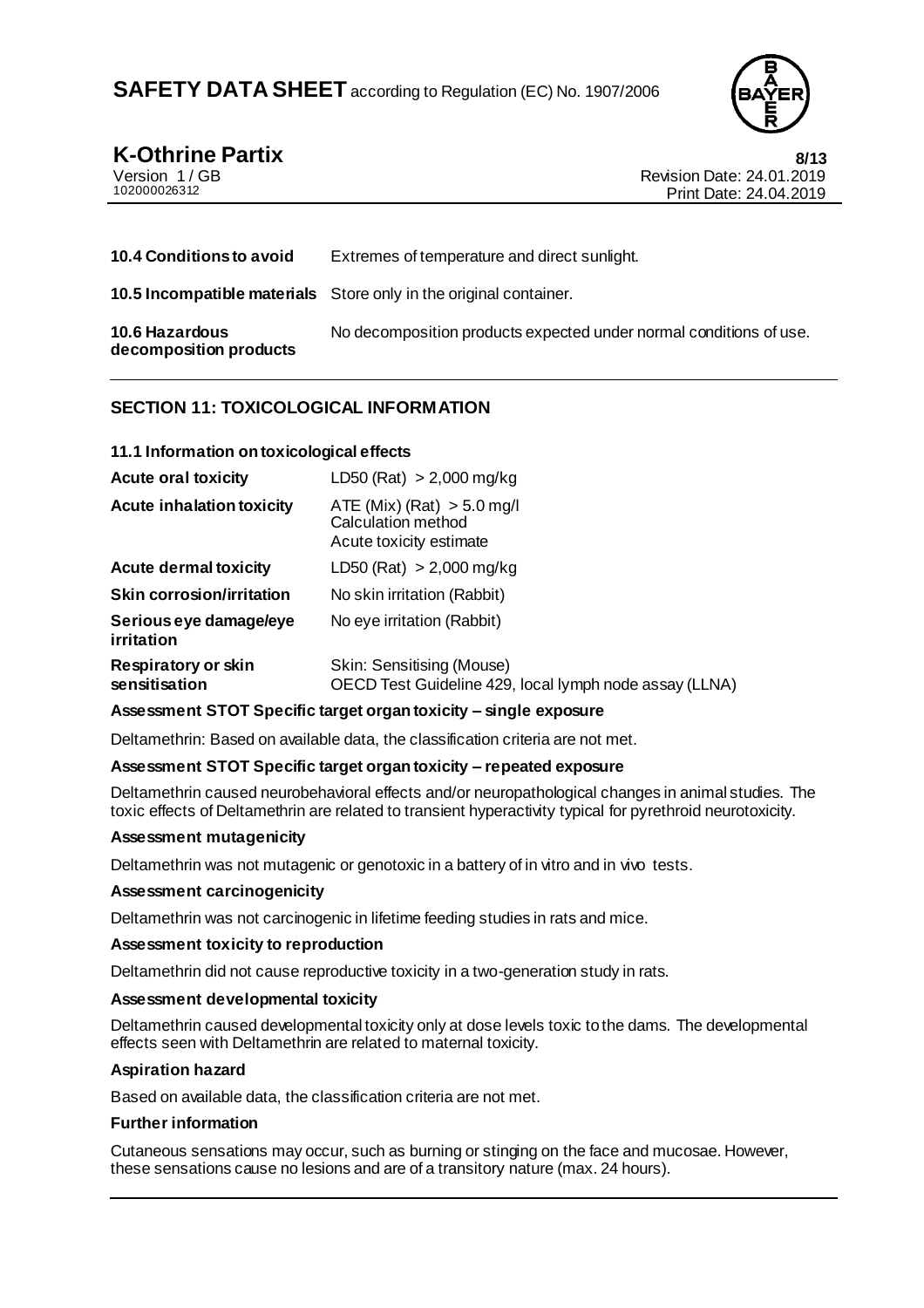

**K-Othrine Partix** 9/13<br>
Version 1/GB<br>
Revision Date: 24.01.2019 Version 1/GB Revision Date: 24.01.2019<br>102000026312 Print Date: 24.04.2019 Print Date: 24.04.2019

# **SECTION 12: ECOLOGICAL INFORMATION**

| <b>12.1 Toxicity</b>                               |                                                                                                                                                                                                 |
|----------------------------------------------------|-------------------------------------------------------------------------------------------------------------------------------------------------------------------------------------------------|
| <b>Toxicity to fish</b>                            | LC50 (Oncorhynchus mykiss (rainbow trout)) 0.15 µg/l<br>Exposure time: 96 h<br>The value mentioned relates to the active ingredient deltamethrin.                                               |
| <b>Toxicity to aquatic</b><br><i>invertebrates</i> | EC50 (Daphnia magna (Water flea)) 0.0131 µg/l<br>Exposure time: 48 h<br>The value mentioned relates to the active ingredient deltamethrin.                                                      |
| <b>Toxicity to aquatic plants</b>                  | $EC50$ (Algae) $> 9.1$ mg/l<br>Exposure time: 96 h<br>The value mentioned relates to the active ingredient deltamethrin.                                                                        |
| 12.2 Persistence and degradability                 |                                                                                                                                                                                                 |
| <b>Biodegradability</b>                            | Deltamethrin:<br>Not rapidly biodegradable                                                                                                                                                      |
| Koc                                                | Deltamethrin: Koc: 10240000                                                                                                                                                                     |
| 12.3 Bioaccumulative potential                     |                                                                                                                                                                                                 |
| <b>Bioaccumulation</b>                             | Deltamethrin: Bioconcentration factor (BCF) 1,400<br>Does not bioaccumulate.                                                                                                                    |
| 12.4 Mobility in soil                              |                                                                                                                                                                                                 |
| <b>Mobility in soil</b>                            | Deltamethrin: Immobile in soil                                                                                                                                                                  |
| 12.5 Results of PBT and vPvB assessment            |                                                                                                                                                                                                 |
| <b>PBT and vPvB assessment</b>                     | Deltamethrin: This substance is not considered to be persistent,<br>bioaccumulative and toxic (PBT). This substance is not considered to be<br>very persistent and very bioaccumulative (vPvB). |
| 12.6 Other adverse effects                         |                                                                                                                                                                                                 |
| <b>Additional ecological</b><br>information        | No other effects to be mentioned.                                                                                                                                                               |

# **SECTION 13: DISPOSAL CONSIDERATIONS**

### **13.1 Waste treatment methods**

| <b>Product</b> | In accordance with current regulations and, if necessary, after<br>consultation with the site operator and/or with the responsible authority,<br>the product may be taken to a waste disposal site or incineration plant.<br>Advice may be obtained from the local waste regulation authority (part<br>of the Environment Agency in the UK).<br>Residues of the biocidal product must be disposed according to the<br>Waste Framework Directive (2008/98/EC) and the European Waste<br>Catalogue (EWC) as well as national and regional regulations.<br>Biocidal products may only be kept in the original packaging.<br>Do not mix with other wastes. |
|----------------|--------------------------------------------------------------------------------------------------------------------------------------------------------------------------------------------------------------------------------------------------------------------------------------------------------------------------------------------------------------------------------------------------------------------------------------------------------------------------------------------------------------------------------------------------------------------------------------------------------------------------------------------------------|
|                | Containers with product residues should be disposed properly.                                                                                                                                                                                                                                                                                                                                                                                                                                                                                                                                                                                          |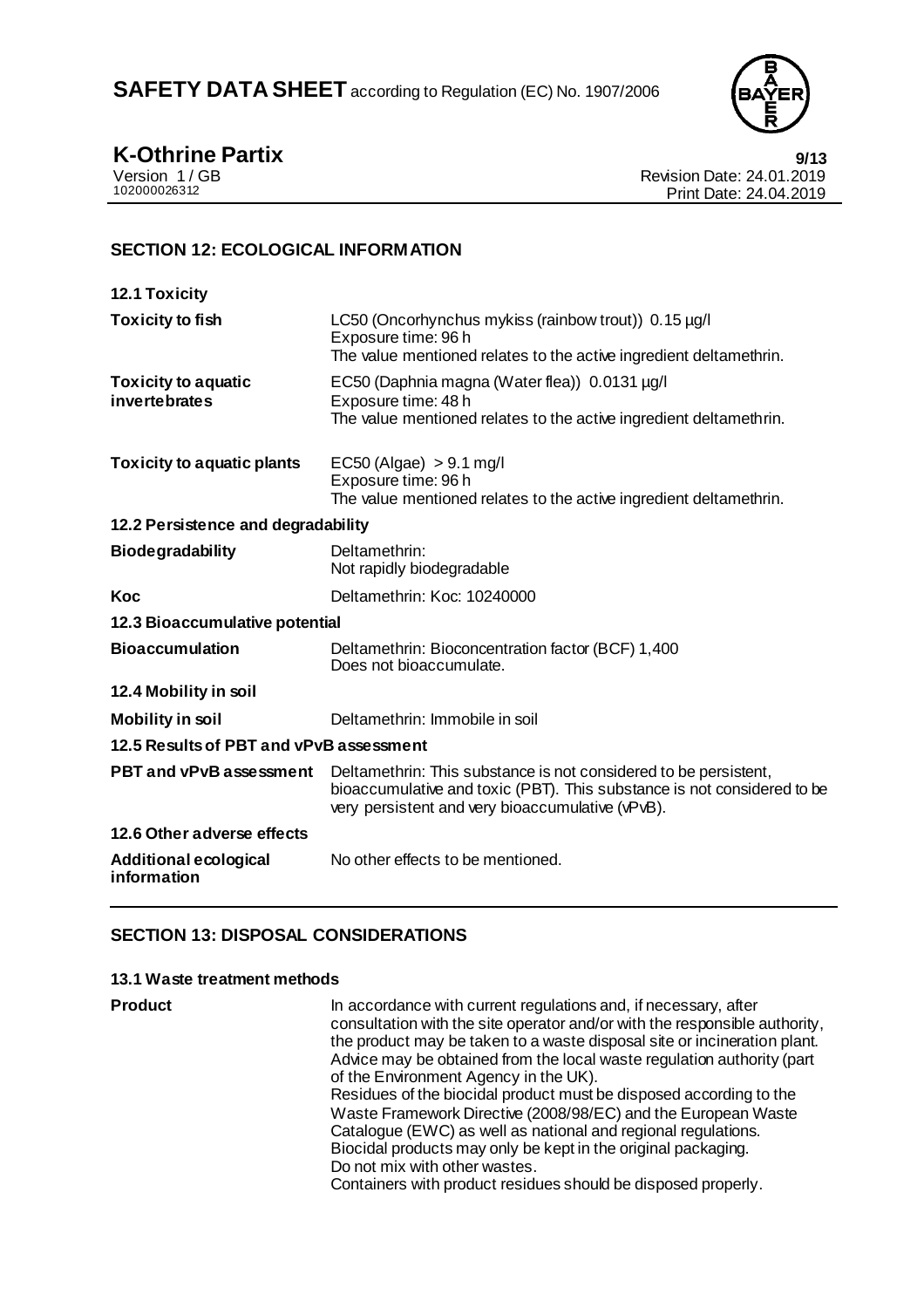

| <b>K-Othrine Partix</b><br>Version 1/GB<br>102000026312 | 10/13<br>Revision Date: 24.01.2019<br>Print Date: 24.04.2019                                                                                                                                                                                                                                                                                                                                                                                                                                                                                                                                                                                                                                                                                                                                                                          |
|---------------------------------------------------------|---------------------------------------------------------------------------------------------------------------------------------------------------------------------------------------------------------------------------------------------------------------------------------------------------------------------------------------------------------------------------------------------------------------------------------------------------------------------------------------------------------------------------------------------------------------------------------------------------------------------------------------------------------------------------------------------------------------------------------------------------------------------------------------------------------------------------------------|
|                                                         |                                                                                                                                                                                                                                                                                                                                                                                                                                                                                                                                                                                                                                                                                                                                                                                                                                       |
| <b>Contaminated packaging</b>                           | Small containers (< 10 l or < 10 kg) should be rinsed thoroughly using<br>an integrated pressure rinsing device, or, by manually rinsing three<br>times.<br>Add washings to sprayer at time of filling.<br>Dispose of empty and cleaned packaging safely.<br>Large containers ( $> 25$ l or $> 25$ kg) should not be rinsed or re-used for<br>any other purpose.<br>Return large containers to supplier.<br>Follow advice on product label and/or leaflet.<br>Residues of the biocidal product must be disposed according to the<br>Waste Framework Directive (2008/98/EC) and the European Waste<br>Catalogue (EWC) as well as national and regional regulations.<br>Biocidal products may only be kept in the original packaging.<br>Do not mix with other wastes.<br>Containers with product residues should be disposed properly. |
| Waste key for the unused<br>product                     | 20 01 19* pesticides                                                                                                                                                                                                                                                                                                                                                                                                                                                                                                                                                                                                                                                                                                                                                                                                                  |
|                                                         | 15 01 10* packaging containing residues of or contaminated by<br>hazardous substances                                                                                                                                                                                                                                                                                                                                                                                                                                                                                                                                                                                                                                                                                                                                                 |

# **SECTION 14: TRANSPORT INFORMATION**

#### **ADR/RID/ADN**

| 14.1 UN number                  | 3082                                                   |
|---------------------------------|--------------------------------------------------------|
| 14.2 Proper shipping name       | ENVIRONMENTALLY HAZARDOUS SUBSTANCE, LIQUID,<br>N.O.S. |
|                                 | (DELTAMETHRIN SOLUTION)                                |
| 14.3 Transport hazard class(es) | 9                                                      |
| 14.4 Packaging Group            | Ш                                                      |
| 14.5 Environm. Hazardous Mark   | YES                                                    |
| Hazard no.                      | 90                                                     |

This classification is in principle not valid for carriage by tank vessel on inland waterways. Please refer to the manufacturer for further information.

| ۰.<br>I<br>M.<br>v |  |
|--------------------|--|
|--------------------|--|

| 14.1 UN number<br>14.2 Proper shipping name | 3082<br>ENVIRONMENTALLY HAZARDOUS SUBSTANCE, LIQUID,<br>N.O.S.<br>(DELTAMETHRIN SOLUTION) |
|---------------------------------------------|-------------------------------------------------------------------------------------------|
| 14.3 Transport hazard class(es)             | 9                                                                                         |
| 14.4 Packaging Group                        | Ш                                                                                         |
| 14.5 Marine pollutant                       | <b>YES</b>                                                                                |
| <b>IATA</b>                                 |                                                                                           |
| 14.1 UN number                              | 3082                                                                                      |
| 14.2 Proper shipping name                   | ENVIRONMENTALLY HAZARDOUS SUBSTANCE, LIQUID,<br>N.O.S.<br>(DELTAMETHRIN SOLUTION)         |
| 14.3 Transport hazard class(es)             | 9                                                                                         |
| 14.4 Packaging Group                        | Ш                                                                                         |
| 14.5 Environm. Hazardous Mark               | <b>YES</b>                                                                                |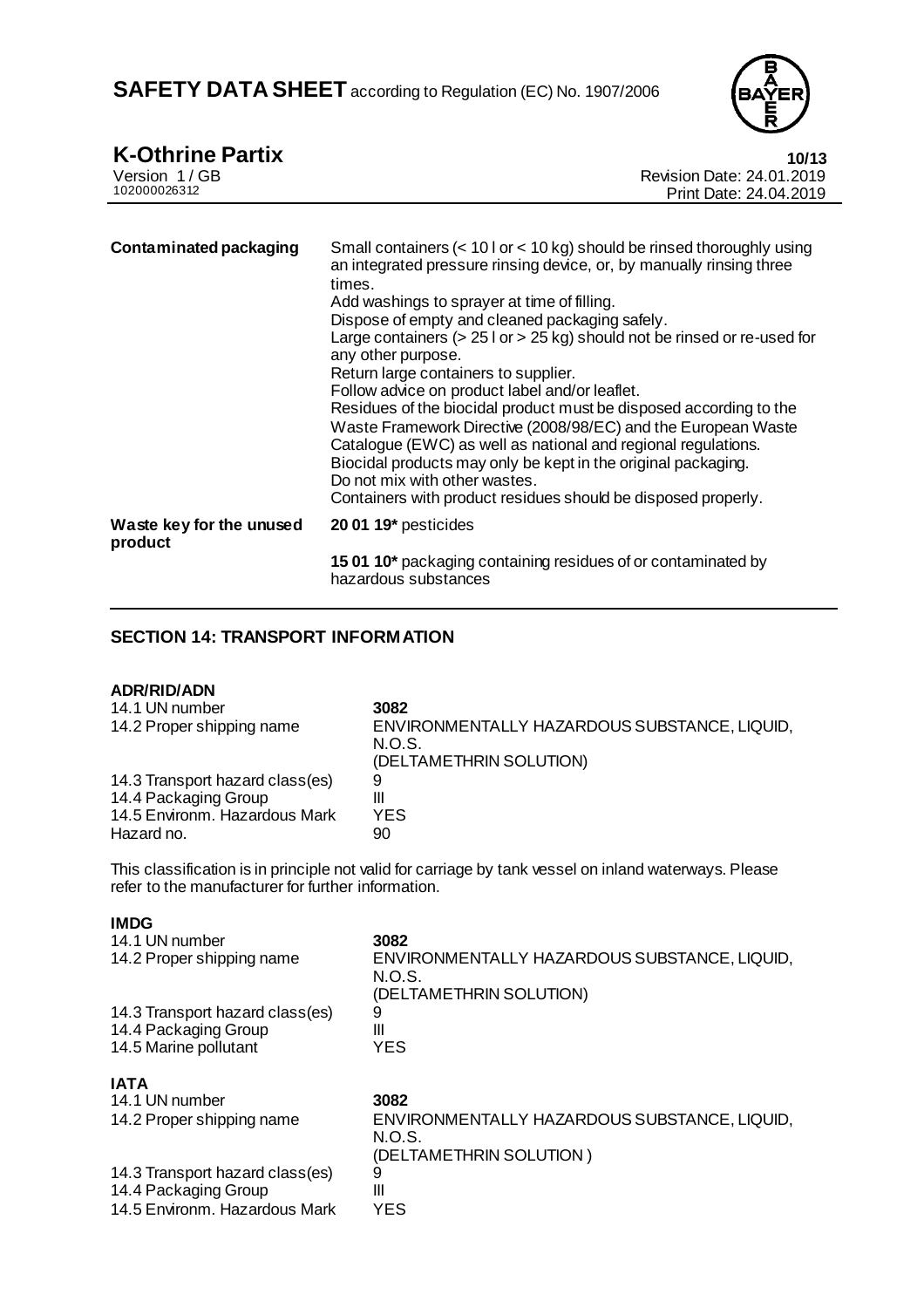

**K-Othrine Partix** 11/13<br>
Version 1/GB Revision Date: 24.01.2019 Version 1/GB Revision Date: 24.01.2019<br>102000026312 Print Date: 24.04.2019 Print Date: 24.04.2019

### **UK 'Carriage' Regulations**

| 14.1 UN number<br>14.2 Proper shipping name | 3082<br>ENVIRONMENTALLY HAZARDOUS SUBSTANCE, LIQUID,<br>N.O.S.<br>(DELTAMETHRIN SOLUTION) |
|---------------------------------------------|-------------------------------------------------------------------------------------------|
| 14.3 Transport hazard class(es)             | 9                                                                                         |
| 14.4 Packaging Group                        | Ш                                                                                         |
| 14.5 Environm. Hazardous Mark               | YES                                                                                       |
| Emergency action code                       | 3Ζ                                                                                        |

#### **14.6 Special precautions for user**

See sections 6 to 8 of this Safety Data Sheet.

### **14.7 Transport in bulk according to Annex II of MARPOL and the IBC Code**

No transport in bulk according to the IBC Code.

# **SECTION 15: REGULATORY INFORMATION**

#### **15.1 Safety, health and environmental regulations/legislation specific for the substance or mixture**

#### **UK and Northern Ireland Regulatory References**

This material may be subject to some or all of the following regulations (and any subsequent amendments). Users must ensure that any uses and restrictions as indicated on the label and/or leaflet are followed.

#### **Transport**

Carriage of Dangerous Goods and Use of Transportable Pressure Equipment Regulations 2009 (SI 2009 No 1348)

Merchant Shipping (Dangerous Goods and Marine Pollutants) Regulations 1997 (SI 1997 No 2367) Air Navigation Dangerous Goods Regulations 2002 (SI 2002 No 2786)

### **Supply and Use**

Chemical (Hazard Information and Packaging for Supply) Regulations 2009 (SI 2009 No 716) Chemical (Hazard Information and Packaging for Supply) (Northern Ireland) Regulations 2009 Control of Substances Hazardous to Health Regulations 2002 (SI 2002 No 2677) EH40 Occupational Exposure Limits - Table 1 List of approved workplace exposure limits Control of Pesticide Regulations 1986 Dangerous Substances and Explosive Atmospheres Regulations 2002

#### **Waste Treatment**

Environmental Protection Act 1990, Part II Environmental Protection (Duty of Care) Regulations 1991 The Waste Management Licensing Regulations 1994 (as amended) Hazardous Waste Regulations 2005 (Replacing Special Waste Regulations 1996 as amended) Landfill Directive Regulation on Substances That Deplete the Ozone Layer 1994 (EEC/3093/94) Water Resources Act 1991 Anti-Pollution Works Regulations 1999

#### **Further information**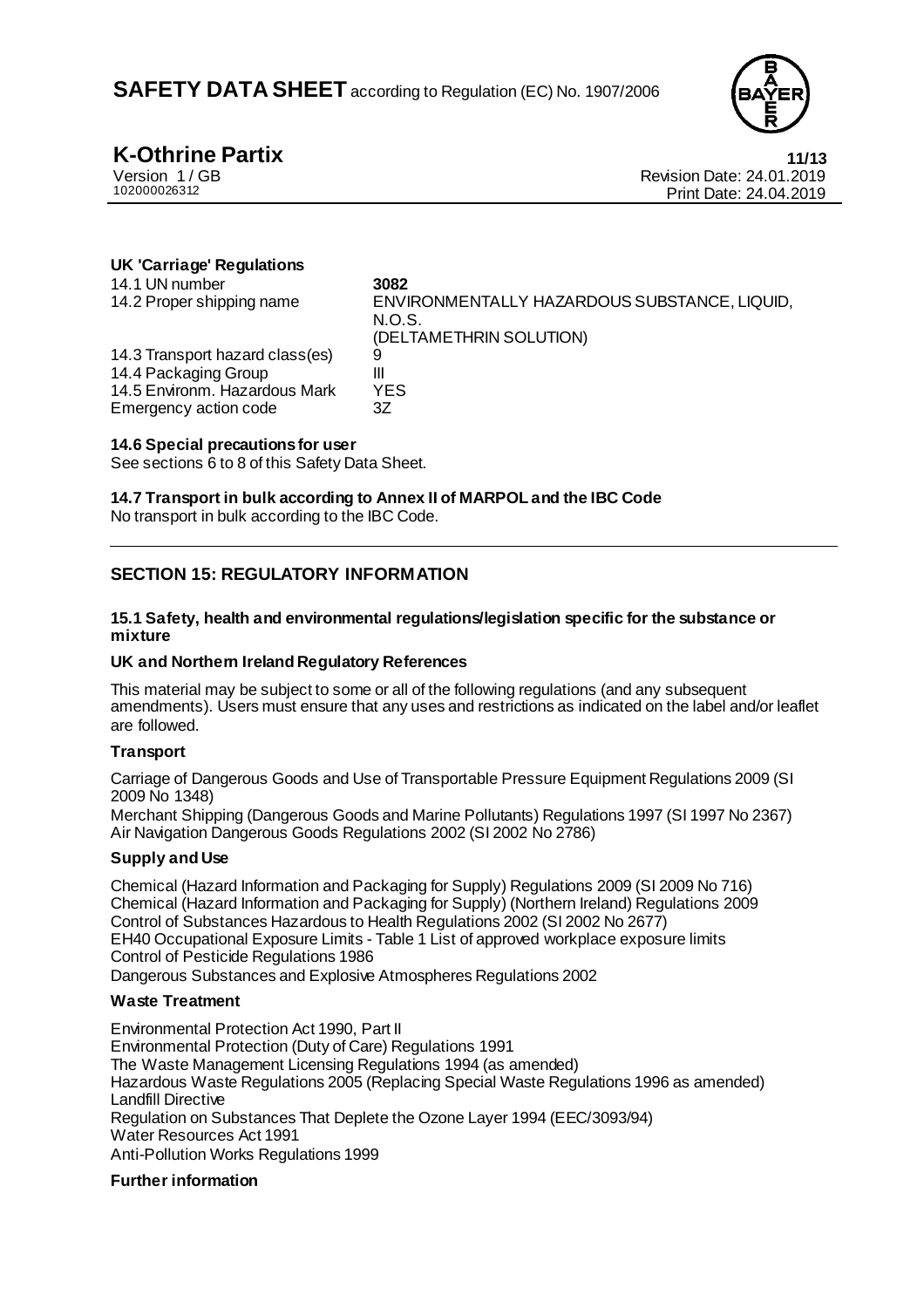

**K-Othrine Partix** 12/13<br>
Version 1/GB 12019 Version 1/GB<br>10200026312<br>Print Date: 24.01.2019<br>Print Date: 24.04.2019 Print Date: 24.04.2019

WHO-classification: III (Slightly hazardous)

### **15.2 Chemical safety assessment**

A chemical safety assessment is not required.

# **SECTION 16: OTHER INFORMATION**

### **Text of the hazard statements mentioned in Section 3**

- 
- H301 Toxic if swallowed.<br>H310 Fatal in contact wit
- H310 Fatal in contact with skin.<br>H314 Causes severe skin burns Causes severe skin burns and eye damage.
- H317 May cause an allergic skin reaction.<br>H318 Causes serious eve damage.
- H318 Causes serious eye damage.<br>H319 Causes serious eve irritation.
- Causes serious eye irritation.
- H330 Fatal if inhaled.
- H331 Toxic if inhaled.
- H400 Very toxic to aquatic life.
- H410 Very toxic to aquatic life with long lasting effects.
- H412 Harmful to aquatic life with long lasting effects.

### **Abbreviations and acronyms**

| <b>ADN</b>            | European Agreement concerning the International Carriage of Dangerous Goods by<br><b>Inland Waterways</b>         |
|-----------------------|-------------------------------------------------------------------------------------------------------------------|
| <b>ADR</b>            | European Agreement concerning the International Carriage of Dangerous Goods by<br>Road                            |
| ATE                   | Acute toxicity estimate                                                                                           |
| CAS-Nr.               | <b>Chemical Abstracts Service number</b>                                                                          |
| Conc.                 | Concentration                                                                                                     |
| EC-No.                | European community number                                                                                         |
| <b>EC<sub>x</sub></b> | Effective concentration to x %                                                                                    |
| EH40 WEL              | <b>Worker Exposure Limit</b>                                                                                      |
| <b>EINECS</b>         | European inventory of existing commercial substances                                                              |
| <b>ELINCS</b>         | European list of notified chemical substances                                                                     |
| EN                    | <b>European Standard</b>                                                                                          |
| EU                    | European Union                                                                                                    |
| IATA                  | International Air Transport Association                                                                           |
| <b>IBC</b>            | International Code for the Construction and Equipment of Ships Carrying Dangerous<br>Chemicals in Bulk (IBC Code) |
| <b>ICx</b>            | Inhibition concentration to x %                                                                                   |
| <b>IMDG</b>           | <b>International Maritime Dangerous Goods</b>                                                                     |
| LCx                   | Lethal concentration to x %                                                                                       |
| <b>LD<sub>x</sub></b> | Lethal dose to x %                                                                                                |
| LOEC/LOEL             | Lowest observed effect concentration/level                                                                        |
| <b>MARPOL</b>         | MARPOL: International Convention for the prevention of marine pollution from ships                                |
| N.O.S.                | Not otherwise specified                                                                                           |
| NOEC/NOEL             | No observed effect concentration/level                                                                            |
| <b>OECD</b>           | Organization for Economic Co-operation and Development                                                            |
| <b>RID</b>            | Regulations concerning the International Carriage of Dangerous Goods by Rail                                      |
| <b>SI</b>             | <b>Statutory Instrument</b>                                                                                       |
| <b>TWA</b>            | Time weighted average                                                                                             |
| UN                    | <b>United Nations</b>                                                                                             |
| <b>WHO</b>            | World health organisation                                                                                         |